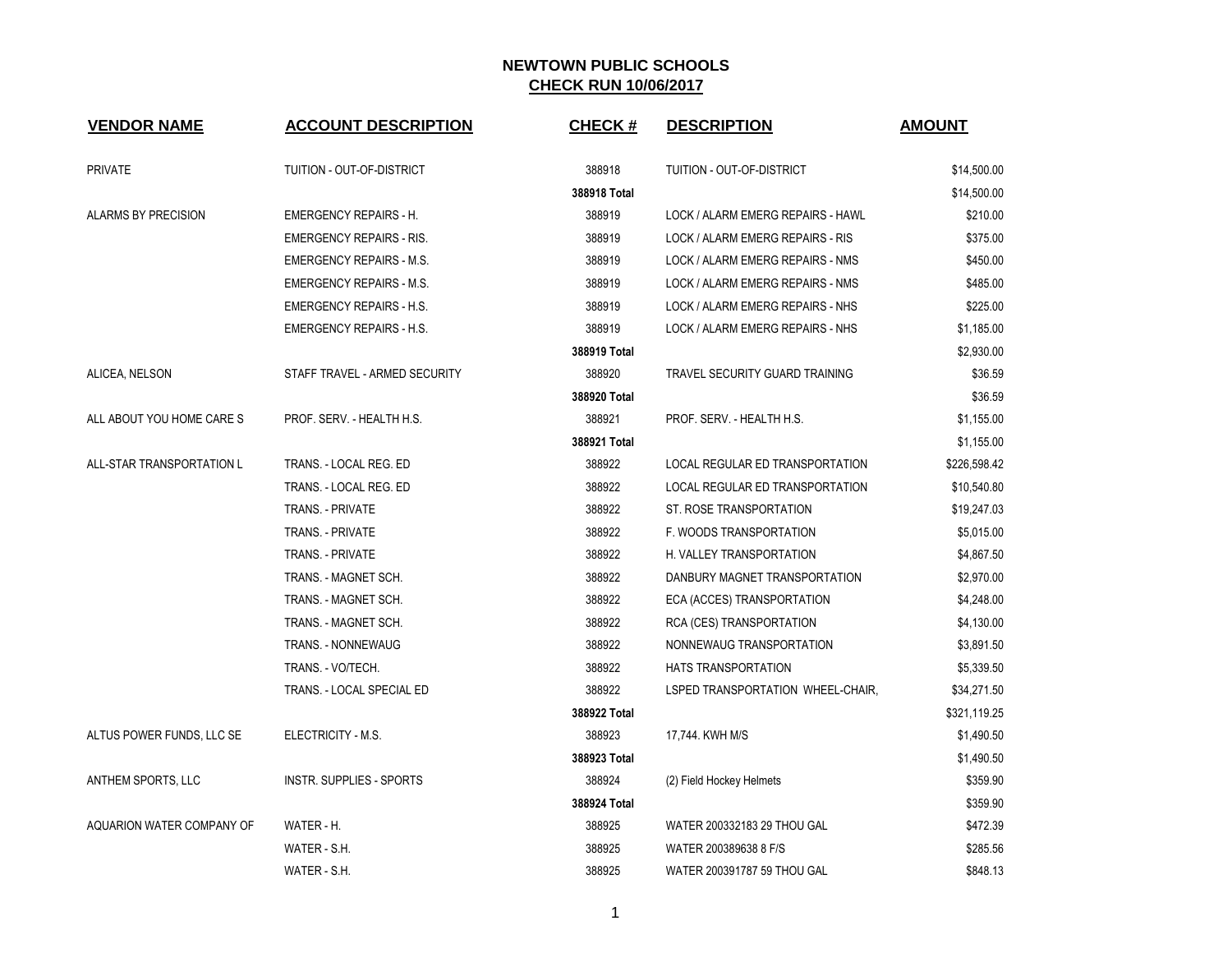| <b>VENDOR NAME</b>        | <b>ACCOUNT DESCRIPTION</b>          | <b>CHECK#</b> | <b>DESCRIPTION</b>                          | <b>AMOUNT</b> |
|---------------------------|-------------------------------------|---------------|---------------------------------------------|---------------|
| AQUARION WATER COMPANY OF | WATER - M.G.                        | 388925        | WATER 200331002 48 THOU GAL                 | \$580.65      |
|                           | WATER - M.S.                        | 388925        | WATER 200330637 78. THOU GAL                | \$751.56      |
|                           | WATER - H.S.                        | 388925        | WATER 200331205 2 THOU GAL                  | \$62.58       |
|                           |                                     | 388925 Total  |                                             | \$3,000.87    |
| ASCOT EDUCATION LLC       | TUITION - OUT-OF-DISTRICT           | 388926        | TUITION - OUT-OF-DISTRICT                   | \$6,790.00    |
|                           |                                     | 388926 Total  |                                             | \$6,790.00    |
| AUDIO VIDEO TECHNOLOGIES  | REPAIRS - INFO. TECH.               | 388927        | Projector install in C096 NHS               | \$250.00      |
|                           | REPAIRS - INFO. TECH.               | 388927        | Repair broken wall plate/wire in B262 NHS   | \$85.00       |
|                           | REPAIRS - INFO. TECH.               | 388927        | Install splitter in B231-B233 so projectors | \$85.00       |
|                           | REPAIRS - INFO. TECH.               | 388927        | Mono 2- Way SVGA VGA Splitter               | \$35.00       |
|                           | REPAIRS - INFO. TECH.               | 388927        | VGA and Audio Cables                        | \$35.00       |
|                           |                                     | 388927 Total  |                                             | \$490.00      |
| <b>BIBLIOTHECA LLC</b>    | CONTRACTED SERV. - LIBRARY          | 388928        | Annual support and maintenance Renewal      | \$1,275.75    |
|                           |                                     | 388928 Total  |                                             | \$1,275.75    |
| BIENKOWSKI, RONALD J      | STAFF TRAIN. - BUS. SERV.           | 388929        | ASBO 2017 ANNUAL MEETING & EXPO             | \$876.56      |
|                           |                                     | 388929 Total  |                                             | \$876.56      |
| <b>BLOMBERG, PETER</b>    | <b>B&amp;G SUPPLIES - CUSTODIAL</b> | 388930        | SHOES (80674)                               | \$150.00      |
|                           |                                     | 388930 Total  |                                             | \$150.00      |
| <b>BYRD'S BOOKS LLC</b>   | SUPPLIES - LIBRARY                  | 388931        | Replenish books in RIS LMC                  | \$1,565.10    |
|                           |                                     | 388931 Total  |                                             | \$1,565.10    |
| CANFIELD, CHRISTIAN       | MEMBERSHIPS - SCIENCE               | 388932        | <b>NSTA MEMBERSHIP</b>                      | \$79.00       |
|                           |                                     | 388932 Total  |                                             | \$79.00       |
| CANON SOLUTIONS AMERICA I | CONTRACTED SERV. - CLASSRM          | 388933        | MANAGED PRINT SERV HAW                      | \$538.85      |
|                           | CONTRACTED SERV. - CLASSRM          | 388933        | MANAGED PRINT SERV S/H                      | \$375.54      |
|                           | CONTRACTED SERV. - CLASSRM          | 388933        | MANAGED PRINT SERV M/G                      | \$412.91      |
|                           | CONTRACTED SERV. - CLASSRM          | 388933        | MANAGED PRINT SERV HOM                      | \$225.49      |
|                           | CONTRACTED SERV. - CLASSRM          | 388933        | <b>MANAGED PRINT SERV RIS</b>               | \$509.38      |
|                           | CONTRACTED SERV. - CLASSRM          | 388933        | <b>MANAGED PRINT SERV M/S</b>               | \$235.71      |
|                           | CONTRACTED SERV. - CLASSRM          | 388933        | MANAGED PRINT SERV H/S                      | \$1,253.40    |
|                           | CONTRACTED SERV. - BUS. SERV.       | 388933        | MANAGED PRINT SERV C/O                      | \$278.62      |
|                           |                                     | 388933 Total  |                                             | \$3,829.90    |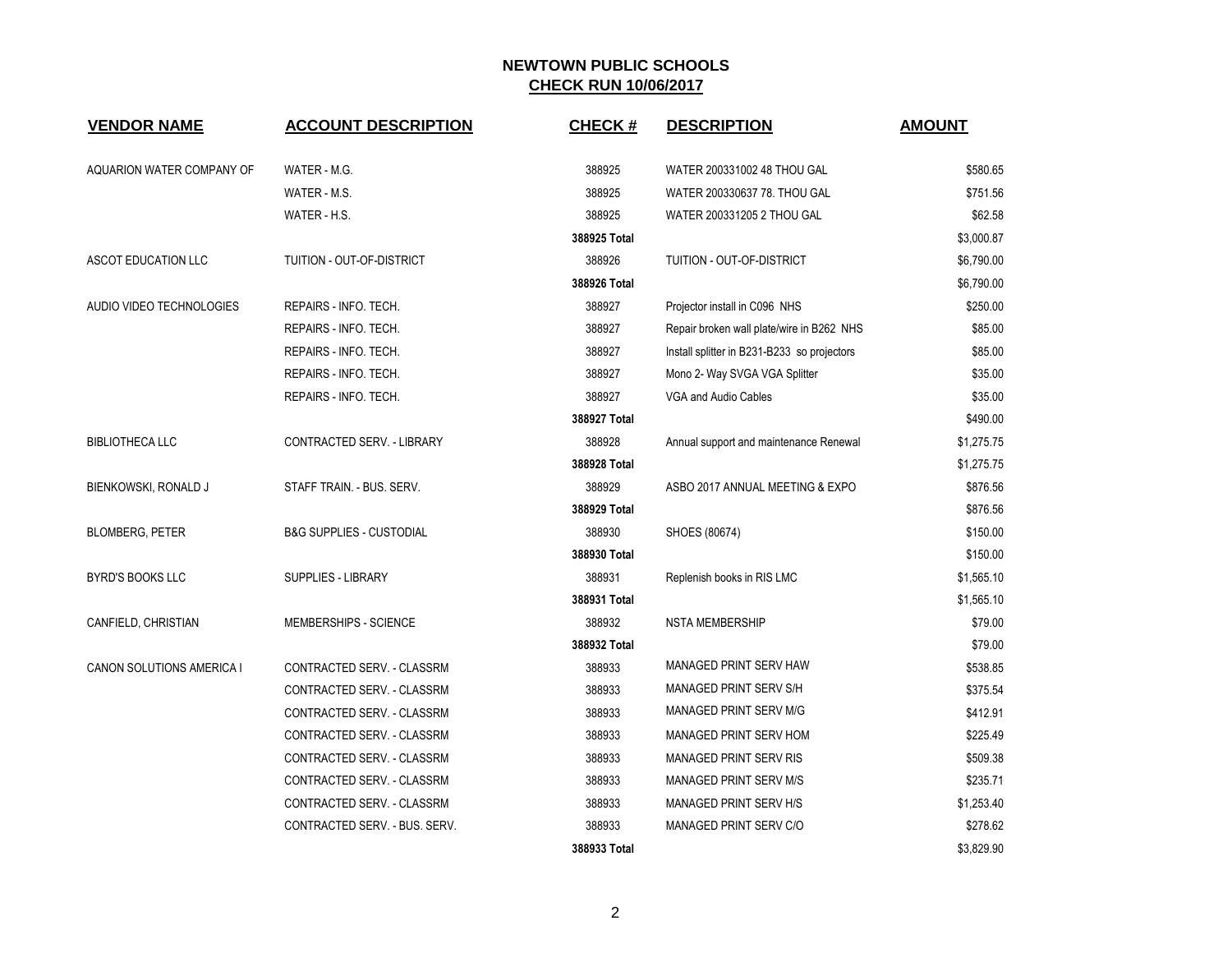| <b>VENDOR NAME</b>    | <b>ACCOUNT DESCRIPTION</b>       | <b>CHECK#</b> | <b>DESCRIPTION</b>                    | <b>AMOUNT</b> |
|-----------------------|----------------------------------|---------------|---------------------------------------|---------------|
| CAROLINA BIOLOGICAL   | INSTR. SUPPLIES - SCIENCE        | 388934        | See attached order for APES & BIOTECH | \$856.61      |
|                       |                                  | 388934 Total  |                                       | \$856.61      |
| <b>CECA</b>           | STAFF TRAIN. - LIBRARY           | 388935        | CECA 2017 Registration                | \$160.00      |
|                       |                                  | 388935 Total  |                                       | \$160.00      |
| CED                   | <b>EMERGENCY REPAIRS - H.S.</b>  | 388936        | CIRCUIT BREAKER REPLACE - NHS         | \$456.45      |
|                       | <b>B&amp;G SUPPLIES - MAINT.</b> | 388936        | ELECTRICAL SUPPLIES - SHOP STOCK      | \$1,693.40    |
|                       | B. & G. REPAIRS - H.S.           | 388936        | KITCHEN SERVING LINE HEAT LAMPS       | \$129.60      |
|                       | <b>B&amp;G SUPPLIES - MAINT.</b> | 388936        | <b>LIGHT BULBS - NHS</b>              | \$765.00      |
|                       | <b>B&amp;G SUPPLIES - MAINT.</b> | 388936        | DRILL TAPS / CONTACTORS MAINT         | \$396.69      |
|                       |                                  | 388936 Total  |                                       | \$3,441.14    |
| CHARTER COMMUNICATION | <b>TELEPHONE &amp; CABLE</b>     | 388937        | SERV 2017/18                          | \$1,091.15    |
|                       |                                  | 388937 Total  |                                       | \$1,091.15    |
| CMRS-POC (BOE CO)     | POSTAGE - BUS. SERV.             | 388938        | POSTAGE MACHINE 2017/18               | \$1,000.00    |
|                       |                                  | 388938 Total  |                                       | \$1,000.00    |
| CONNEC-TO-TALK        | PROF. SERV. - PSYCH/MED. EVAL.   | 388939        | PROF. SERV. - PSYCH/MED. EVAL.        | \$935.00      |
|                       | PROF. SERV. - PSYCH/MED. EVAL.   | 388939        | PROF. SERV. - PSYCH/MED. EVAL.        | \$1,400.00    |
|                       |                                  | 388939 Total  |                                       | \$2,335.00    |
| <b>CRA</b>            | STAFF TRAIN. - READING           | 388940        | Conference registration See attached  | \$160.00      |
|                       |                                  | 388940 Total  |                                       | \$160.00      |
| CREC                  | PROF. SERV. - SP/HEAR.           | 388941        | PROF. SERV. - SP/HEAR.                | \$9,310.00    |
|                       | PROF. SERV. - SP/HEAR.           | 388941        | PROF. SERV. - SP/HEAR.                | (\$664.40)    |
|                       | PROF. SERV. - SP/HEAR.           | 388941        | PROF. SERV. - SP/HEAR.                | \$1,650.00    |
|                       | PROF. SERV. - SP/HEAR.           | 388941        | PROF. SERV. - SP/HEAR.                | \$7,975.00    |
|                       | PROF. SERV. - SP/HEAR.           | 388941        | PROF. SERV. - SP/HEAR.                | \$8,335.00    |
|                       | PROF. SERV. - SP/HEAR.           | 388941        | PROF. SERV. - SP/HEAR.                | \$4,897.50    |
|                       | PROF. SERV. - SP/HEAR.           | 388941        | PROF. SERV. - SP/HEAR.                | \$9,310.00    |
|                       | PROF. SERV. - SP/HEAR.           | 388941        | PROF. SERV. - SP/HEAR.                | (\$116.40)    |
|                       | PROF. SERV. - SP/HEAR.           | 388941        | PROF. SERV. - SP/HEAR.                | \$1,650.00    |
|                       | PROF. SERV. - SP/HEAR.           | 388941        | PROF. SERV. - SP/HEAR.                | \$9,310.00    |
|                       | PROF. SERV. - SP/HEAR.           | 388941        | PROF. SERV. - SP/HEAR.                | \$1,650.00    |
|                       | CONTRACTED SERV. - SP/HEAR.      | 388941        | PROF. SERV. - SP/HEAR.                | \$6,840.00    |
|                       |                                  | 388941 Total  |                                       | \$60,146.70   |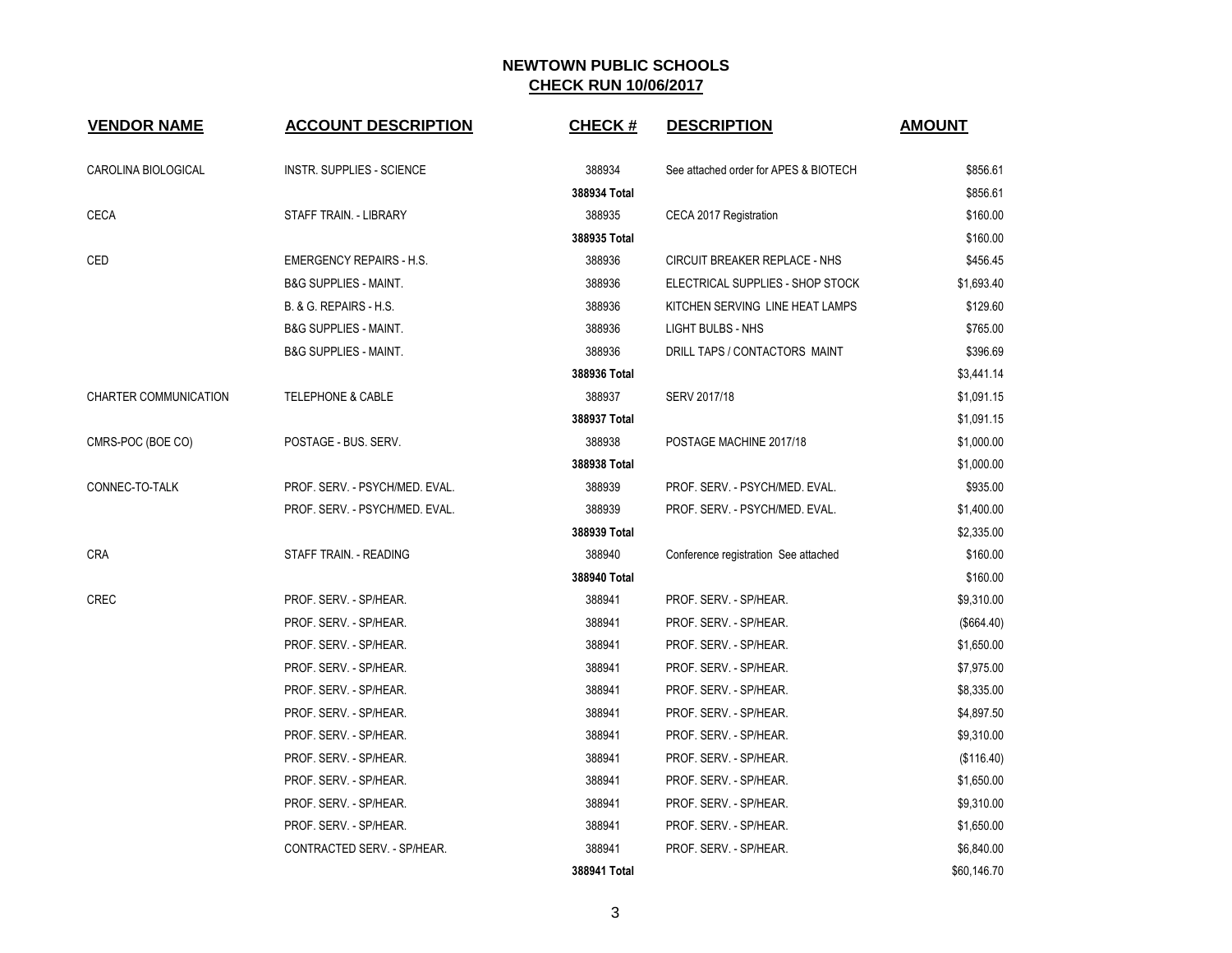| <b>VENDOR NAME</b>               | <b>ACCOUNT DESCRIPTION</b>   | <b>CHECK#</b> | <b>DESCRIPTION</b>                          | <b>AMOUNT</b> |
|----------------------------------|------------------------------|---------------|---------------------------------------------|---------------|
|                                  |                              |               |                                             |               |
| DALENE HARDWOOD FLOORING         | B. & G. IMPROVE - RIS.       | 388942        | REFINISH HARDWOOD STAGE & STAIRS            | \$1,410.00    |
|                                  | B. & G. IMPROVE - RIS.       | 388942        | REFINISH HARDWOOD STAGE & STAIRS            | \$2,940.00    |
|                                  | B. & G. IMPROVE - RIS.       | 388942        | <b>REFINISH HARDWOOD STAGE &amp; STAIRS</b> | \$2,205.00    |
|                                  | B. & G. IMPROVE - RIS.       | 388942        | REFINISH HARDWOOD STAGE & STAIRS            | \$6,720.00    |
|                                  | B. & G. IMPROVE - RIS.       | 388942        | REFINISH HARDWOOD STAGE & STAIRS            | \$3,485.00    |
|                                  |                              | 388942 Total  |                                             | \$16,760.00   |
| DEMCO INC.                       | <b>SUPPLIES - LIBRARY</b>    | 388943        | Laminate Vinyl Gloss - Quote X7261022       | \$617.30      |
|                                  |                              | 388943 Total  |                                             | \$617.30      |
| <b>DESIGN SCIENCE</b>            | TECH. SOFTWARE - INFO. TECH. | 388944        | Math Type K12 School Perpetual Site License | \$448.48      |
|                                  |                              | 388944 Total  |                                             | \$448.48      |
| <b>PRIVATE</b>                   | TUITION - OUT-OF-DISTRICT    | 388945        | TUITION - OUT-OF-DISTRICT                   | \$1,100.00    |
|                                  |                              | 388945 Total  |                                             | \$1,100.00    |
| <b>DISCOVERY EDUCATION</b>       | CONTRACTED SERV. - LIBRARY   | 388946        | Subscription & renewal for Discovery Ed.    | \$1,600.00    |
|                                  |                              | 388946 Total  |                                             | \$1,600.00    |
| <b>EAST HAVEN BUILDERS SUPPL</b> | B. & G. REPAIRS - H.S.       | 388947        | F WING WINDOW REPAIR - NHS                  | \$66.20       |
|                                  | B. & G. REPAIRS - H.S.       | 388947        | F WING WINDOW REPAIR - NHS                  | \$165.50      |
|                                  |                              | 388947 Total  |                                             | \$231.70      |
| <b>EAST RIVER ENERGY INC.</b>    | FUEL OIL - GEN.              | 388948        | OIL 355.0 GAL MAINT GARAGE                  | \$669.76      |
|                                  |                              | 388948 Total  |                                             | \$669.76      |
| EPLUS TECHNOLOGY, INC.           | CAPITAL OUTLAY               | 388949        | Installation of wireless access points      | \$216.00      |
|                                  | <b>CAPITAL OUTLAY</b>        | 388949        | Installation of wireless access points      | \$336.00      |
|                                  | <b>CAPITAL OUTLAY</b>        | 388949        | <b>Cabling Services WAPs</b>                | \$226.20      |
|                                  |                              | 388949 Total  |                                             | \$778.20      |
| ERGONOMIC GROUP, INC.            | REPAIRS - INFO. TECH.        | 388950        | Replace defective Sigmax Switch's           | \$1,449.00    |
|                                  |                              | 388950 Total  |                                             | \$1,449.00    |
| EVERSOURCE (ELEC-BOE)            | ELECTRICITY - RIS.           | 388951        | ELEC 51324453075 155,732. KWH               | \$23,818.49   |
|                                  | ELECTRICITY - H.S.           | 388951        | ELEC 51356633040 405.00 KWH                 | \$181.23      |
|                                  | ELECTRICITY - H.S.           | 388951        | ELEC 51418253076 450,000 KWH                | \$58,699.55   |
|                                  | ELECTRICITY - H.S.           | 388951        | ELEC 51318375011 3036.00 KWH                | \$380.94      |
|                                  |                              | 388951 Total  |                                             | \$83,080.21   |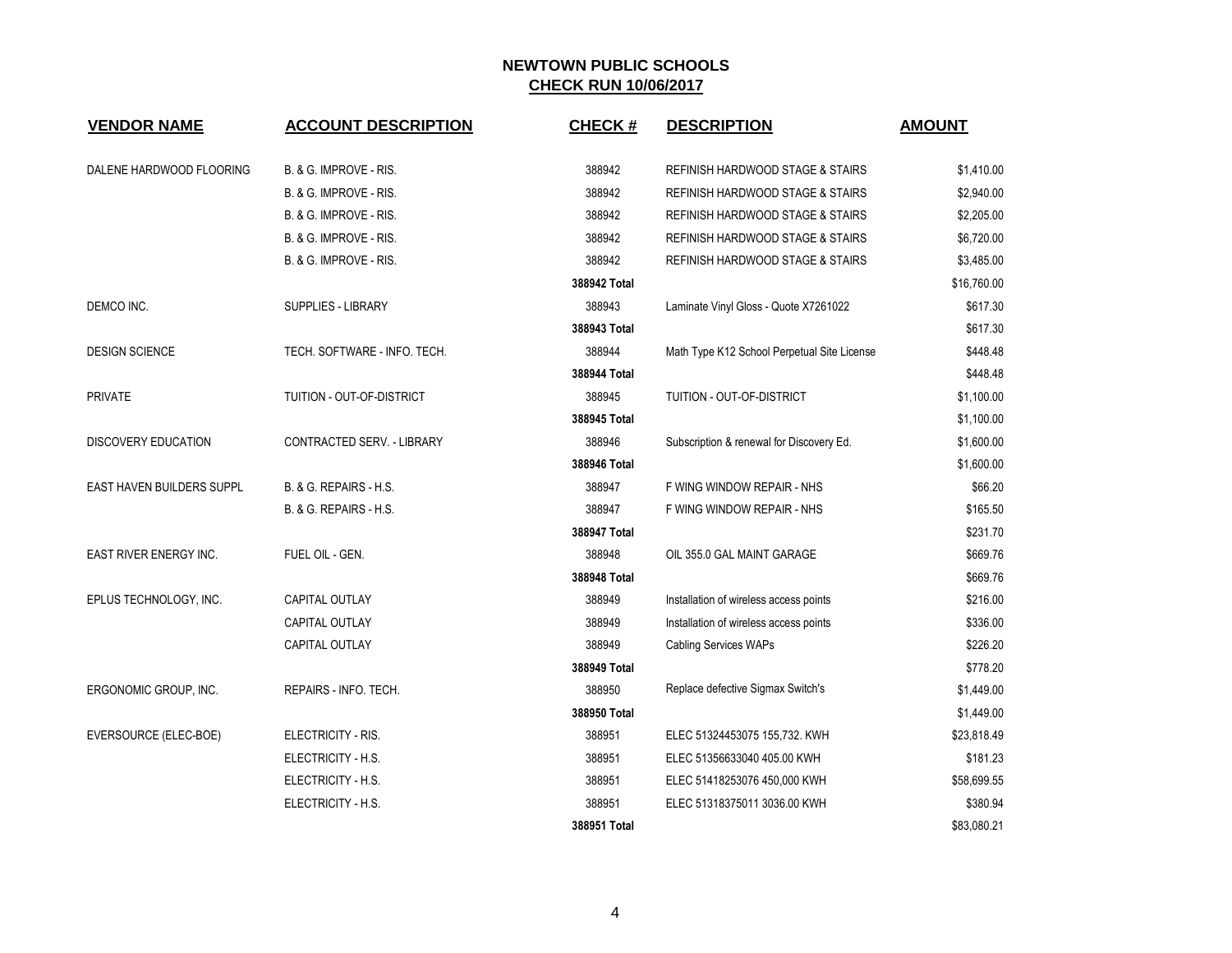| <b>VENDOR NAME</b>              | <b>ACCOUNT DESCRIPTION</b>           | <b>CHECK#</b> | <b>DESCRIPTION</b>                         | <b>AMOUNT</b> |
|---------------------------------|--------------------------------------|---------------|--------------------------------------------|---------------|
| EVERSOURCE (GAS-BOE)            | PROPANE & NATURAL GAS - M.G.         | 388952        | GAS 57511457020 667.60 CCF                 | \$1,267.57    |
|                                 | PROPANE & NATURAL GAS - RIS.         | 388952        | GAS 57526160064 250.4 CCF                  | \$318.70      |
|                                 | PROPANE & NATURAL GAS - M.S.         | 388952        | GAS 57201350022 465.10 CCF                 | \$574.72      |
|                                 |                                      | 388952 Total  |                                            | \$2,160.99    |
| <b>FISHER SCIENTIFIC</b>        | <b>INSTR. SUPPLIES - SCIENCE</b>     | 388953        | See attached list-General Science          | \$2,696.06    |
|                                 | <b>INSTR. SUPPLIES - SCIENCE</b>     | 388953        | See attached list-General Science          | \$441.53      |
|                                 | <b>INSTR. SUPPLIES - SCIENCE</b>     | 388953        | See attached list-General Science          | \$60.14       |
|                                 | <b>INSTR. SUPPLIES - SCIENCE</b>     | 388953        | See attached list-General Science          | \$92.46       |
|                                 | <b>INSTR. SUPPLIES - SCIENCE</b>     | 388953        | See attached list-General Science          | \$594.98      |
|                                 | <b>INSTR. SUPPLIES - SCIENCE</b>     | 388953        | see attached list                          | \$215.07      |
|                                 |                                      | 388953 Total  |                                            | \$4,100.24    |
| FLINN SCIENTIFIC INC.           | <b>INSTR. SUPPLIES - SCIENCE</b>     | 388954        | AP 9021 Flinn two sided hanging wall chart | \$165.80      |
|                                 | <b>INSTR. SUPPLIES - SCIENCE</b>     | 388954        | shipping                                   | \$29.39       |
|                                 |                                      | 388954 Total  |                                            | \$195.19      |
| <b>FOLLETT SCHOOL SOLUTIONS</b> | <b>SUPPLIES - LIBRARY</b>            | 388955        | EBooks. Please see attached.               | \$48.75       |
|                                 | <b>SUPPLIES - LIBRARY</b>            | 388955        | Barcodes. Please see attached.             | \$85.00       |
|                                 | <b>SUPPLIES - LIBRARY</b>            | 388955        | Shipping                                   | \$9.50        |
|                                 |                                      | 388955 Total  |                                            | \$143.25      |
| FOUNDATION SCHOOL, T            | TUITION - OUT-OF-DISTRICT            | 388956        | TUITION - OUT-OF-DISTRICT                  | \$6,850.00    |
|                                 | <b>TUITION - OUT-OF-DISTRICT</b>     | 388956        | TUITION - OUT-OF-DISTRICT                  | \$6,850.00    |
|                                 | TUITION - OUT-OF-DISTRICT            | 388956        | TUITION - OUT-OF-DISTRICT                  | \$6,850.00    |
|                                 | TUITION - OUT-OF-DISTRICT            | 388956        | TUITION - OUT-OF-DISTRICT                  | \$6,850.00    |
|                                 | TUITION - OUT-OF-DISTRICT            | 388956        | TUITION - OUT-OF-DISTRICT                  | \$5,480.00    |
|                                 |                                      | 388956 Total  |                                            | \$32,880.00   |
| <b>FREY SCIENTIFIC</b>          | <b>INSTR. SUPPLIES - SCIENCE</b>     | 388957        | see attached list                          | \$75.21       |
|                                 |                                      | 388957 Total  |                                            | \$75.21       |
| GINSBERG'S FOOD                 | INSTR. SUPPLIES - LIFE MAN./CULINARY | 388958        | <b>CULINARY SUPPLIES</b>                   | \$1,503.06    |
|                                 | INSTR. SUPPLIES - LIFE MAN./CULINARY | 388958        | BUTTERMILK- VEGETABLES-MILK                | \$619.04      |
|                                 |                                      | 388958 Total  |                                            | \$2,122.10    |
| <b>GLOBAL MECHANICAL LLC</b>    | <b>EMERGENCY REPAIRS - HOM.</b>      | 388959        | ZONE VALVE REPLACE - HOM                   | \$2,532.00    |
|                                 | <b>EMERGENCY REPAIRS - RIS.</b>      | 388959        | ZONE VALVE REPLACE - RIS                   | \$2,197.60    |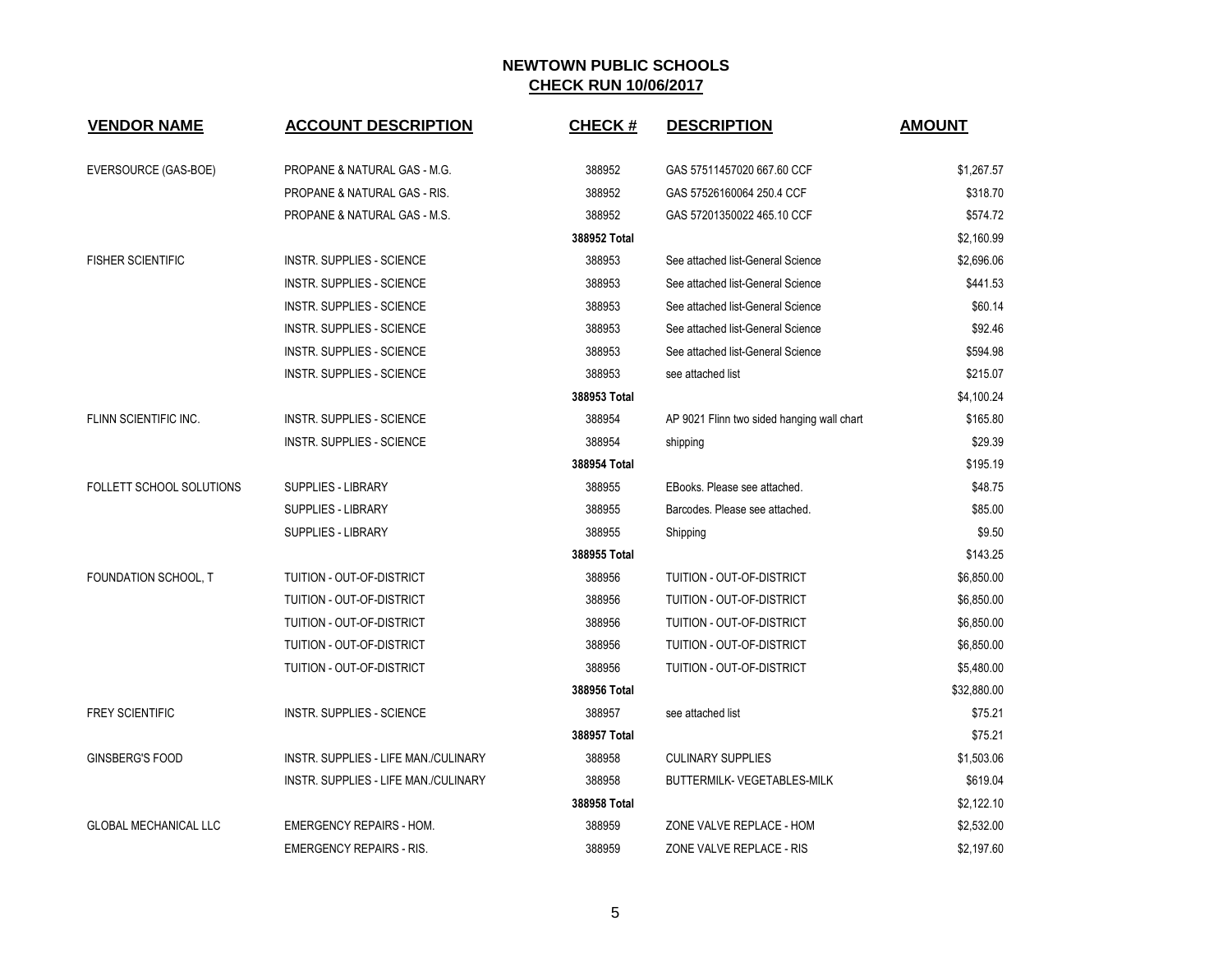| <b>VENDOR NAME</b>                   | <b>ACCOUNT DESCRIPTION</b>          | <b>CHECK#</b> | <b>DESCRIPTION</b>                      | <b>AMOUNT</b> |
|--------------------------------------|-------------------------------------|---------------|-----------------------------------------|---------------|
| <b>GLOBAL MECHANICAL LLC</b>         | <b>EMERGENCY REPAIRS - H.S.</b>     | 388959        | C WING LAV PLUMBING VENT REPAIR         | \$1,696.98    |
|                                      | <b>EMERGENCY REPAIRS - M.S.</b>     | 388959        | <b>REPAIR FAN ISSUE - NMS</b>           | \$430.00      |
|                                      |                                     | 388959 Total  |                                         | \$6,856.58    |
|                                      |                                     |               |                                         |               |
| GOLDIE AND LIBRO MUSIC CE            | <b>REPAIRS - MUSIC</b>              | 388960        | <b>INSTRUMENT REPAIRS</b>               | \$95.00       |
|                                      |                                     | 388960 Total  |                                         | \$95.00       |
| <b>GRAINGER</b>                      | <b>INSTR. SUPPLIES - TECH ED.</b>   | 388961        | GAUGE- GLOVES- SOCKET WRENCH            | \$680.14      |
|                                      | INSTR. SUPPLIES - TECH ED.          | 388961        | <b>HAND CLEANERS</b>                    | \$184.20      |
|                                      | <b>B&amp;G SUPPLIES - MAINT.</b>    | 388961        | <b>RAINCOATS - MAINT SUPPLIES</b>       | \$154.80      |
|                                      | <b>B&amp;G SUPPLIES - MAINT.</b>    | 388961        | POWER TOOL KIT - MAINT SUPPLIES         | \$561.60      |
|                                      |                                     | 388961 Total  |                                         | \$1,580.74    |
| <b>PRIVATE</b>                       | TUITION - OUT-OF-DISTRICT           | 388962        | TUITION - OUT-OF-DISTRICT               | \$6,500.00    |
|                                      |                                     | 388962 Total  |                                         | \$6,500.00    |
| <b>HAT CITY PAPER &amp; SUP</b>      | <b>B&amp;G SUPPLIES - CUSTODIAL</b> | 388963        | STAINLESS STEEL CLEANER, BROOMS         | \$2,472.70    |
|                                      | <b>B&amp;G SUPPLIES - CUSTODIAL</b> | 388963        | PAPER PRODUCTS, SPONGES                 | \$7,133.06    |
|                                      |                                     | 388963 Total  |                                         | \$9,605.76    |
| <b>HAYDUCKY JENNIFER</b>             | INSTR. SUPPLIES - SCIENCE           | 388964        | <b>SCIENCE CONF</b>                     | \$100.00      |
|                                      |                                     | 388964 Total  |                                         | \$100.00      |
| <b>HOBART SERVICE</b>                | ADVERTISING - SUPER.                | 388965        | ADV. 09/21/2017                         | \$634.94      |
|                                      |                                     | 388965 Total  |                                         | \$634.94      |
| <b>INSTITUTE FOR WRITING</b>         | STAFF TRAIN. - CLASSROOM            | 388966        | November 3, 2017 Graphic Novels         | \$500.00      |
|                                      |                                     | 388966 Total  |                                         | \$500.00      |
| <b>INTERSTATE &amp; LAKELAND LUM</b> | B. & G. REPAIRS - S.H.              | 388967        | <b>GARAGE SHELVING - SH</b>             | \$102.00      |
|                                      | <b>B&amp;G SUPPLIES - MAINT.</b>    | 388967        | PLYWOOD FOR SHELVING - MAINT            | \$204.28      |
|                                      |                                     | 388967 Total  |                                         | \$306.28      |
| <b>ITSAVVY LLC</b>                   | REPAIRS - INFO. TECH.               | 388968        | Notebook Battery for HP Elite 840       | \$134.94      |
|                                      |                                     | 388968 Total  |                                         | \$134.94      |
| JOCAJODO INC.                        | INSTR. SUPPLIES - WORLD LANG.       | 388969        | SODA & WATER BOTTLES FOR WL LUNCH       | \$38.12       |
|                                      |                                     | 388969 Total  |                                         | \$38.12       |
| <b>JSTOR</b>                         | SUPPLIES - LIBRARY                  | 388970        | Subscription renewal for JSTOR database | \$1,125.00    |
|                                      |                                     | 388970 Total  |                                         | \$1,125.00    |
| <b>LAWSON PRODUCTS INC.</b>          | <b>B&amp;G SUPPLIES - MAINT.</b>    | 388971        | MISC. PLUMBING SUPPLIES - MAINT SHOP    | \$286.59      |
|                                      |                                     | 388971 Total  |                                         | \$286.59      |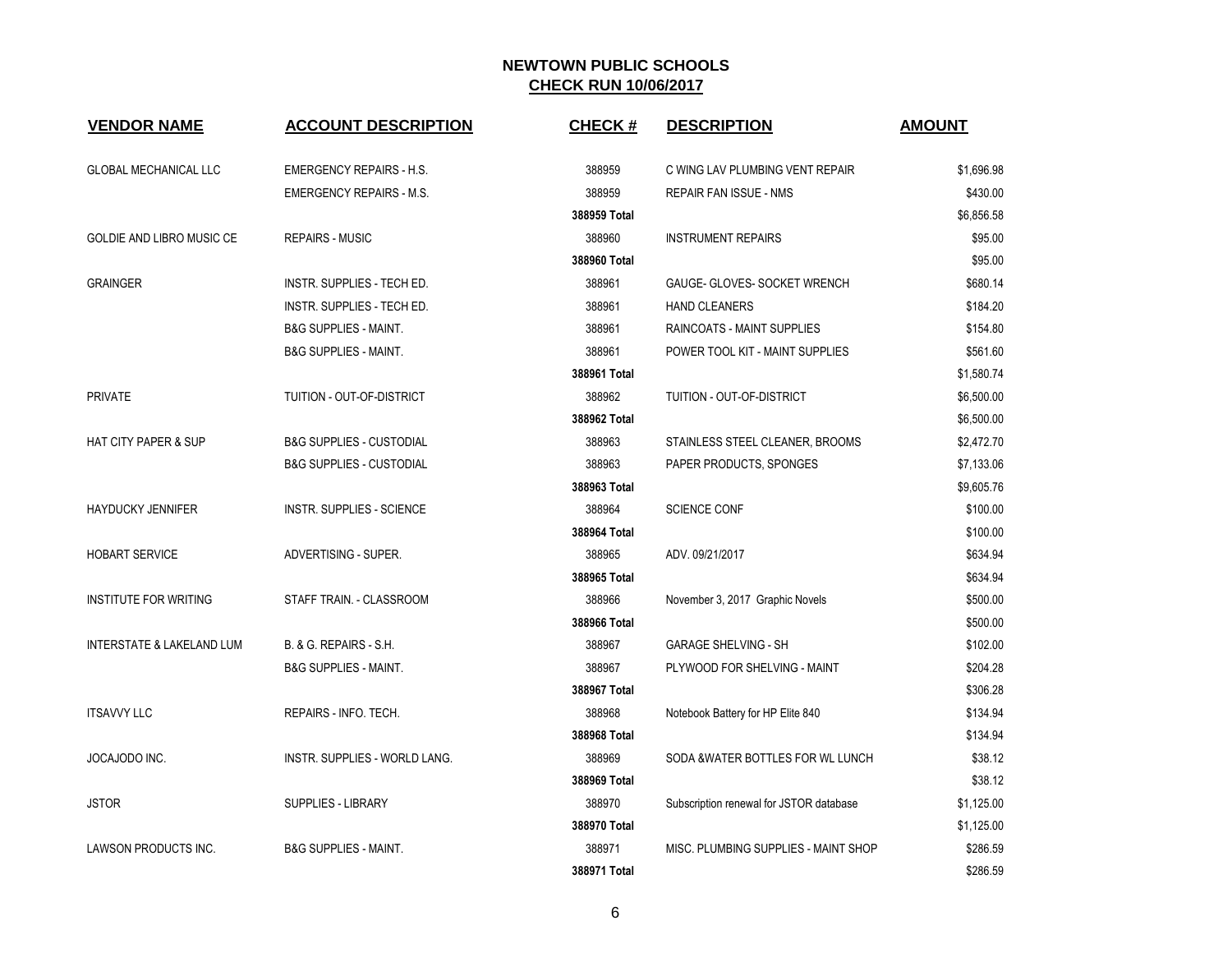| <b>VENDOR NAME</b>      | <b>ACCOUNT DESCRIPTION</b>          | <b>CHECK#</b> | <b>DESCRIPTION</b>                    | <b>AMOUNT</b> |
|-------------------------|-------------------------------------|---------------|---------------------------------------|---------------|
| <b>LEARNING A-Z</b>     | INSTR. SUPPLIES - SP. ED. PREK-8    | 388972        | <b>RENEWAL</b>                        | \$109.95      |
|                         |                                     | 388972 Total  |                                       | \$109.95      |
| LIBRARY STORE THE       | INSTR. SUPPLIES - CLASSROOM         | 388973        | Laser Spine Labels - Item#16-0775     | \$83.10       |
|                         | INSTR. SUPPLIES - CLASSROOM         | 388973        | Shipping                              | \$10.18       |
|                         | SUPPLIES - LIBRARY                  | 388973        | Various Book Titles                   | \$49.03       |
|                         | <b>SUPPLIES - LIBRARY</b>           | 388973        | Various Book Titles                   | \$611.96      |
|                         |                                     | 388973 Total  |                                       | \$754.27      |
| LOADING DOC CENTRAL LLC | <b>B&amp;G CONTRACTED SERV.</b>     | 388974        | <b>LOADING DOCK PREV MAINT</b>        | \$172.00      |
|                         |                                     | 388974 Total  |                                       | \$172.00      |
| LUDVINSKY, KENNETH      | <b>B&amp;G SUPPLIES - CUSTODIAL</b> | 388975        | SHOES (80674)                         | \$146.71      |
|                         |                                     | 388975 Total  |                                       | \$146.71      |
| LYE, RICK               | INSTR. SUPPLIES - ENGLISH           | 388976        | <b>TRAVEL UCONN CONF</b>              | \$78.43       |
|                         |                                     | 388976 Total  |                                       | \$78.43       |
| MACHADO, ANA PAULA DR.  | MEDICAL ADVISOR - HEALTH ADMIN      | 388977        | MEDICAL ADVISOR - HEALTH ADMIN        | \$1,000.00    |
|                         |                                     | 388977 Total  |                                       | \$1,000.00    |
| MARSHALL MEMO LLC.      | STAFF TRAIN. - CLASSROOM            | 388978        | SUBSCRIPTION TO MARSHALL MEMO         | \$180.00      |
|                         |                                     | 388978 Total  |                                       | \$180.00      |
| MASON W.B. INC.         | OFF. SUPPLIES - BUS. SERV.          | 388979        | <b>SUPPLIES 2017/18</b>               | \$216.91      |
|                         | OFF. SUPPLIES - BUS. SERV.          | 388979        | <b>WATER 2017/18</b>                  | \$24.95       |
|                         | OFF. SUPPLIES - BUS. SERV.          | 388979        | <b>SUPPLIES 2017/18</b>               | \$53.44       |
|                         | OFF. SUPPLIES - BUS. SERV.          | 388979        | <b>SUPPLIES 2017/18</b>               | \$51.58       |
|                         | OFF. SUPPLIES - BUS. SERV.          | 388979        | COFFEE 2017/18                        | \$31.47       |
|                         | OFF. SUPPLIES - BUS. SERV.          | 388979        | <b>SUPPLIES 2017/18</b>               | \$50.37       |
|                         | INSTR. SUPPLIES - SP. ED. PREK-8    | 388979        | SUPPLIES FOR BCBA                     | \$4.86        |
|                         | INSTR. SUPPLIES - CLASSROOM         | 388979        | Activity tables, 30 x 60, oak top     | \$1,920.00    |
|                         | INSTR. SUPPLIES - CLASSROOM         | 388979        | Shipping                              | \$306.00      |
|                         | INSTR. SUPPLIES - SCIENCE           | 388979        | PENS, MESH TRAYS, MAGNET CLIPS,       | \$85.21       |
|                         | INSTR. SUPPLIES - SCIENCE           | 388979        | PENS, MESH TRAYS, MAGNET CLIPS,       | \$175.12      |
|                         | INSTR. SUPPLIES - SCIENCE           | 388979        | PENS, MESH TRAYS, MAGNET CLIPS,       | \$23.22       |
|                         | <b>INSTR. SUPPLIES - MATH</b>       | 388979        | COLOR COPY PAPER,                     | (\$69.99)     |
|                         | <b>INSTR. SUPPLIES - ENGLISH</b>    | 388979        | Colored paper for GSA Rainbow tickets | \$68.57       |
|                         | <b>INSTR. SUPPLIES - ENGLISH</b>    | 388979        | Tape, Dispenser, door stops, paper    | \$24.95       |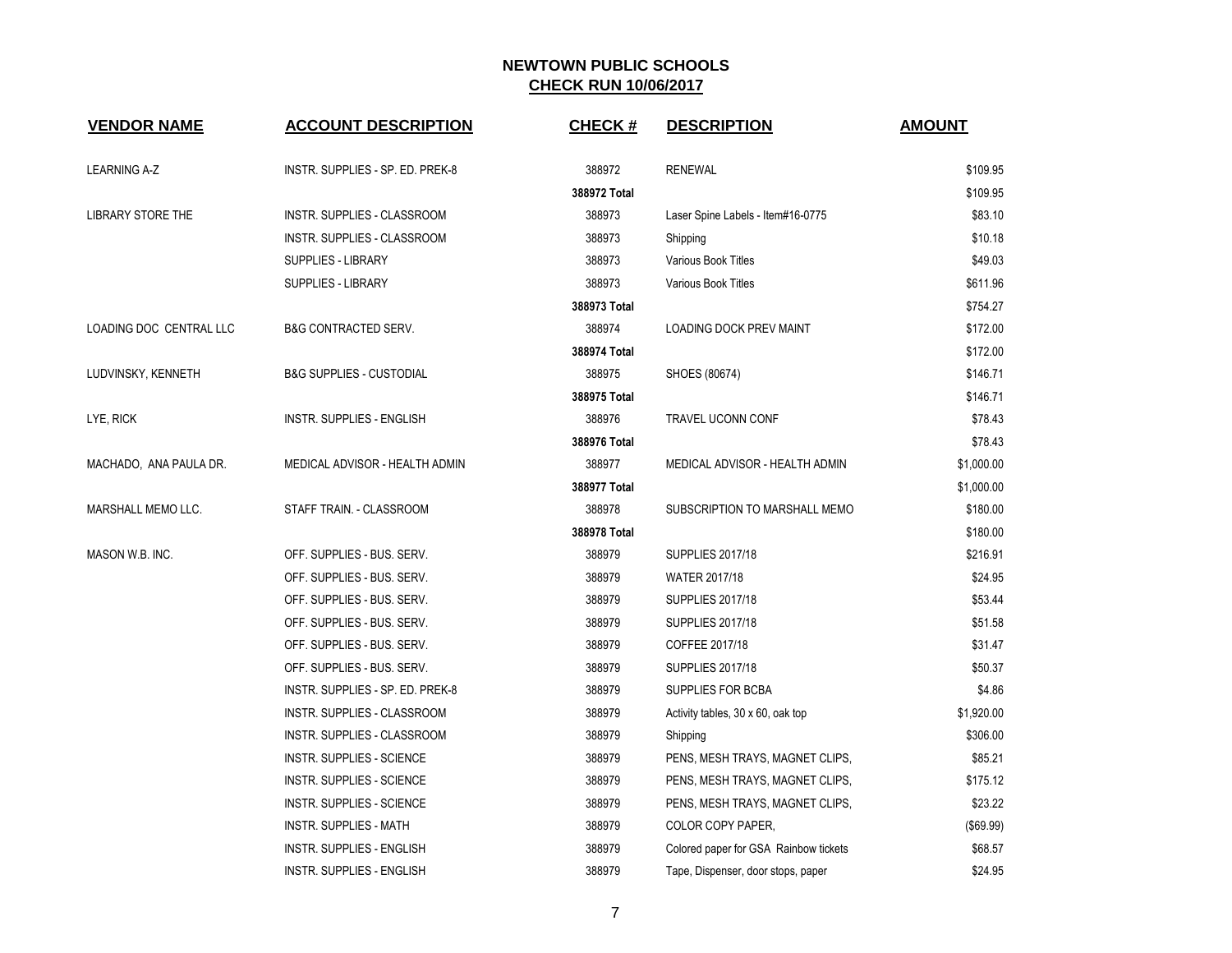| <b>VENDOR NAME</b>         | <b>ACCOUNT DESCRIPTION</b>          | <b>CHECK#</b> | <b>DESCRIPTION</b>                            | <b>AMOUNT</b> |
|----------------------------|-------------------------------------|---------------|-----------------------------------------------|---------------|
| MASON W.B. INC.            | <b>INSTR. SUPPLIES - ENGLISH</b>    | 388979        | Tape, Dispenser, door stops, paper            | \$29.56       |
|                            | INSTR. SUPPLIES - SCIENCE           | 388979        | Tape, laminating pouches, door stops, gloves  | \$113.62      |
|                            | INSTR. SUPPLIES - SP. ED. H.S.      | 388979        | <b>SUPPLIES 9/26/17</b>                       | \$22.56       |
|                            | INSTR. SUPPLIES - SP. ED. H.S.      | 388979        | SUPPLIES NHS                                  | \$6.63        |
|                            | <b>INSTR. SUPPLIES - SCIENCE</b>    | 388979        | See attached (80418)                          | (\$17.04)     |
|                            |                                     | 388979 Total  |                                               | \$3,121.99    |
| <b>MASTRI BUILDERS LLC</b> | <b>EMERGENCY REPAIRS - GEN.</b>     | 388980        | <b>GARAGE DOOR OPENING REPAIR - MAINT SHO</b> | \$4,575.00    |
|                            | <b>EMERGENCY REPAIRS - RIS.</b>     | 388980        | CONCRETE WALKS & STAIRS REPAIR                | \$7,250.00    |
|                            |                                     | 388980 Total  |                                               | \$11,825.00   |
| MATHEMATICAL OLYMPIADS     | MEMBERSHIPS - CLASSROOM             | 388981        | Membership Fee                                | \$109.00      |
|                            |                                     | 388981 Total  |                                               | \$109.00      |
| MCFADDEN, BETTY            | INSTR. SUPPLIES - CLASSROOM         | 388982        | <b>POSTAGE</b>                                | \$196.00      |
|                            |                                     | 388982 Total  |                                               | \$196.00      |
| MELIORA ACADEMY INC.       | TUITION - OUT-OF-DISTRICT           | 388983        | TUITION - OUT-OF-DISTRICT                     | \$14,561.00   |
|                            |                                     | 388983 Total  |                                               | \$14,561.00   |
| METALS DEPOT INTERNATIONAL | INSTR. SUPPLIES - TECH ED.          | 388984        | SQUARE STEEL TUBE- RECTANGULAR TUBE           | \$601.75      |
|                            |                                     | 388984 Total  |                                               | \$601.75      |
| <b>METRO SWIM SHOP</b>     | <b>INSTR. SUPPLIES - SPORTS</b>     | 388985        | Swimsuit -NHS Girls Swim Team                 | \$64.75       |
|                            |                                     | 388985 Total  |                                               | \$64.75       |
| MOBILE MINI, INC.          | EQUIP RENTAL - B&G                  | 388986        | STORAGE CONTAINER RENTAL                      | \$75.00       |
|                            | EQUIP RENTAL - SPORTS               | 388986        | <b>CONTAINER RENTAL</b>                       | \$95.00       |
|                            | <b>EQUIP RENTAL - SPORTS</b>        | 388986        | <b>CONTAINER RENTAL</b>                       | \$75.00       |
|                            | <b>EQUIP RENTAL - SPORTS</b>        | 388986        | <b>CONTAINER RENTAL</b>                       | \$75.00       |
|                            |                                     | 388986 Total  |                                               | \$320.00      |
| MOORE MEDICAL LLC          | <b>B&amp;G SUPPLIES - CUSTODIAL</b> | 388987        | NON LATEX GLOVES - CUST SUPPLIES              | \$501.60      |
|                            |                                     | 388987 Total  |                                               | \$501.60      |
| MORSE & CO, E.A.           | <b>REPAIRS - CUSTODIAL</b>          | 388988        | <b>CUSTODIAL MACHINE REPAIR PARTS</b>         | \$672.80      |
|                            |                                     | 388988 Total  |                                               | \$672.80      |
| MULLEN, SHAWN              | REPAIRS - C.W.E.                    | 388989        | <b>CEW REPAIRS</b>                            | \$122.54      |
|                            | INSTR. SUPPLIES - C.W.E.            | 388989        | <b>CWE SUPPLIES</b>                           | \$92.09       |
|                            | INSTR. SUPPLIES - C.W.E.            | 388989        | <b>GREENHOUSE SUPPLIES</b>                    | \$23.84       |
|                            |                                     | 388989 Total  |                                               | \$238.47      |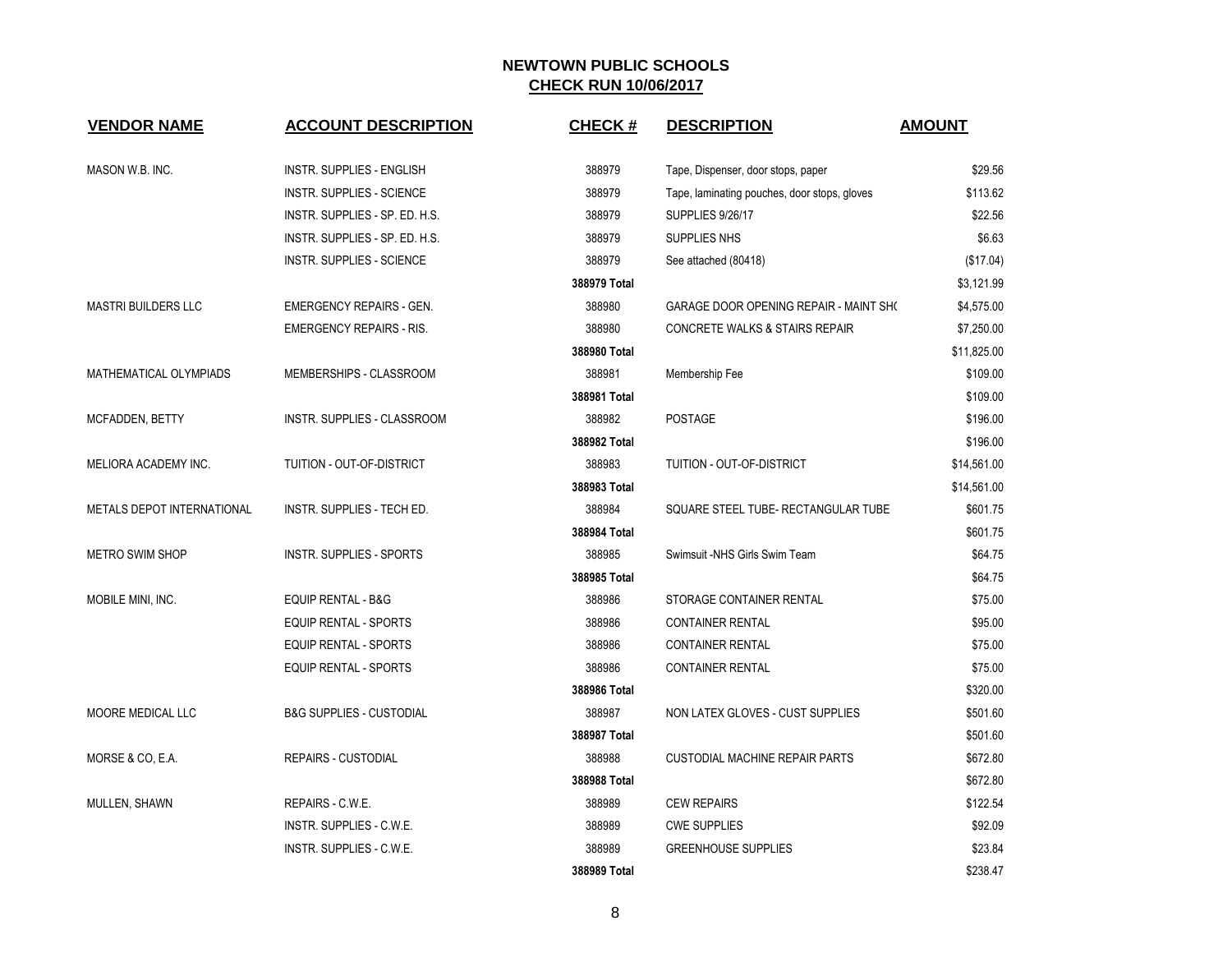| <b>VENDOR NAME</b>       | <b>ACCOUNT DESCRIPTION</b>       | <b>CHECK#</b> | <b>DESCRIPTION</b>                              | <b>AMOUNT</b> |
|--------------------------|----------------------------------|---------------|-------------------------------------------------|---------------|
| <b>NCS PEARSON INC.</b>  | INSTR. SUPPLIES - SP/HEAR.       | 388990        | PLEASE ORDER AS PER ATTACHED                    | \$1,469.48    |
|                          |                                  | 388990 Total  |                                                 | \$1,469.48    |
| <b>NCSS</b>              | STAFF TRAIN. - SOC. STUDIES      | 388991        | Equipment for presenting at national conference | \$205.00      |
|                          |                                  | 388991 Total  |                                                 | \$205.00      |
| <b>NCTM</b>              | MEMBERSHIPS - CLASSROOM          | 388992        | Full Membership                                 | \$96.00       |
|                          |                                  | 388992 Total  |                                                 | \$96.00       |
| NEFF, EMILY              | STAFF TRAIN. - SCIENCE           | 388993        | <b>CT STEM CONF</b>                             | \$100.00      |
|                          |                                  | 388993 Total  |                                                 | \$100.00      |
| NEWTOWN BOARD OF EDU     | MEDICAL INS. PREMIUMS            | 388994        | <b>LONG TERM DISABILITY</b>                     | \$2,290.68    |
|                          | <b>ADMINISTRATION FEES</b>       | 388994        | COBRA ADM FEE OCT 2017                          | \$300.00      |
|                          | <b>ADMINISTRATION FEES</b>       | 388994        | RETIREE ADM FEE SEPT 2017                       | \$200.00      |
|                          | LIFE INSURANCE                   | 388994        | AD&D PREMIUM                                    | \$1,210.60    |
|                          | LIFE INSURANCE                   | 388994        | LIFE PREMIUM                                    | \$6,053.00    |
|                          |                                  | 388994 Total  |                                                 | \$10,054.28   |
| NEWTOWN YOUTH AND FAMILY | STAFF TRAVEL - SUPER.            | 388995        | <b>BREAKFAST ADMISSION</b>                      | \$60.00       |
|                          |                                  | 388995 Total  |                                                 | \$60.00       |
| NORCOM CT                | INSTR. SUPPLIES - SP. ED. PREK-8 | 388996        | 2 WAY RADIO FOR NEWTOWN M/S                     | \$631.95      |
|                          |                                  | 388996 Total  |                                                 | \$631.95      |
| NUTMEG TIME INC.         | <b>REPAIRS - GUIDANCE</b>        | 388997        | PREVENTATIVE MAINTENANCE AGREEMENT              | \$104.00      |
|                          |                                  | 388997 Total  |                                                 | \$104.00      |
| OLSEN, ABIGAIL           | STAFF TRAIN. - ENGLISH           | 388998        | <b>LANG ARTS TRAINING</b>                       | \$44.85       |
|                          |                                  | 388998 Total  |                                                 | \$44.85       |
| ON-SITE SHREDDING        | OFF. SUPPLIES - ADMIN.           | 388999        | Shredding Services for 2017/18 school year      | \$25.00       |
|                          | CONTRACTED SERV. - GUIDANCE      | 388999        | <b>SHREDDING</b>                                | \$280.00      |
|                          |                                  | 388999 Total  |                                                 | \$305.00      |
| OTIS ELEVATOR COMPANY    | <b>B&amp;G CONTRACTED SERV.</b>  | 389000        | ELEVATOR SVC CONTRACT                           | \$292.53      |
|                          |                                  | 389000 Total  |                                                 | \$292.53      |
| <b>OVERDRIVE</b>         | <b>SUPPLIES - LIBRARY</b>        | 389001        | School Digital Library Annual Collection        | \$2,000.00    |
|                          |                                  | 389001 Total  |                                                 | \$2,000.00    |
| PEPPER J.W. & SON IN     | <b>INSTR. SUPPLIES - MUSIC</b>   | 389002        | for chorus supplies needed throughout the YR.   | \$72.49       |
|                          |                                  | 389002 Total  |                                                 | \$72.49       |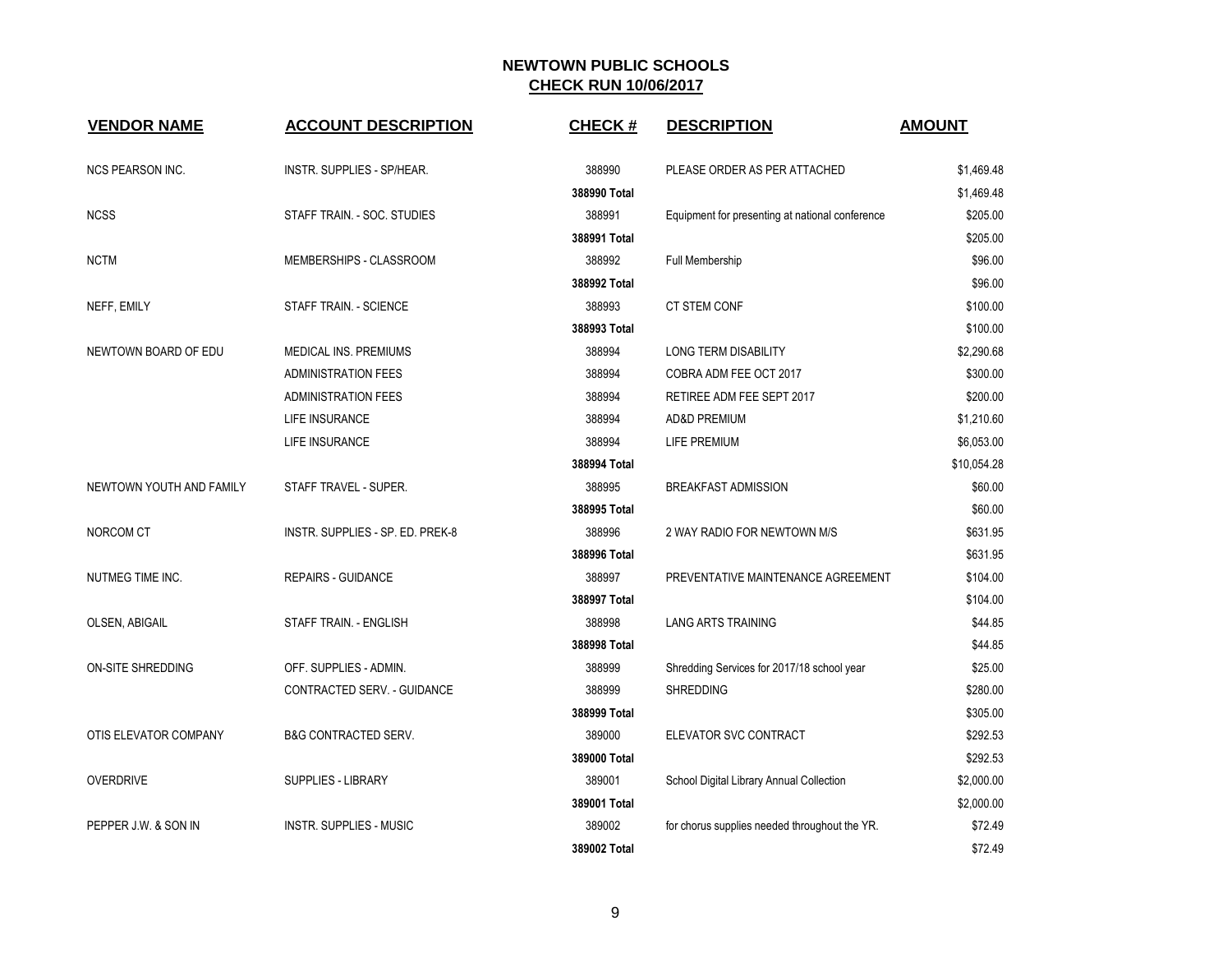| <b>VENDOR NAME</b>           | <b>ACCOUNT DESCRIPTION</b>         | <b>CHECK#</b> | <b>DESCRIPTION</b>                       | <b>AMOUNT</b> |
|------------------------------|------------------------------------|---------------|------------------------------------------|---------------|
| PIERCE, CHRISSIE             | INSTR. SUPPLIES - CLASSROOM        | 389003        | <b>EASY CBM MONITOR &amp; SUPPLIES</b>   | \$59.71       |
|                              |                                    | 389003 Total  |                                          | \$59.71       |
| POWERSCHOOL GROUP LLC        | CONTRACTED SERV. - INFO. TECH.     | 389004        | PS SIS Enterprises management Services   | \$2,575.00    |
|                              |                                    | 389004 Total  |                                          | \$2,575.00    |
| PROJECT LEAD THE WAY         | <b>INSTR. SUPPLIES - SCIENCE</b>   | 389005        | SEE ATTACHED LIST                        | \$8,241.61    |
|                              | <b>INSTR. SUPPLIES - SCIENCE</b>   | 389005        | SEE ATTACHED LIST                        | \$280.00      |
|                              |                                    | 389005 Total  |                                          | \$8,521.61    |
| RADACHOWSKY, JENNIFER        | STAFF TRAVEL - PUPIL SERV.         | 389006        | TRAVEL 08/24/17 - 09/28/17               | \$56.50       |
|                              |                                    | 389006 Total  |                                          | \$56.50       |
| RAGAINI, PEGGY               | STAFF TRAVEL - CLASSROOM           | 389007        | TRAVEL DELP STATE WORKSHOP               | \$60.67       |
|                              |                                    | 389007 Total  |                                          | \$60.67       |
| REALLY GOOD STUFF INC.       | INSTR. SUPPLIES - CLASSROOM        | 389008        | Classroom Supplies, see attached         | \$14.99       |
|                              | INSTR. SUPPLIES - CLASSROOM        | 389008        | Classroom Supplies, see attached         | \$371.29      |
|                              | INSTR. SUPPLIES - CLASSROOM        | 389008        | <b>SHIPPING</b>                          | \$34.77       |
|                              |                                    | 389008 Total  |                                          | \$421.05      |
| <b>RED THREAD SPACES LLC</b> | B. & G. REPAIRS - RIS.             | 389009        | <b>CARPET REPAIRS - RIS</b>              | \$2,990.00    |
|                              |                                    | 389009 Total  |                                          | \$2,990.00    |
| ROBERTS, MAGGIE BEATTIE      | EXTRA WORK - STAFF DEVELOP.        | 389010        | One Day Professional Development         | \$2,500.00    |
|                              |                                    | 389010 Total  |                                          | \$2,500.00    |
| SAN ANGELO, ANDREW           | INSTR. SUPPLIES - SOC. STUDIES     | 389011        | SOC, STUDIES SUPPLIES                    | \$99.99       |
|                              |                                    | 389011 Total  |                                          | \$99.99       |
| SCHOLASTIC INC.              | <b>INSTR. SUPPLIES - HEALTH ED</b> | 389012        | Choices Magazine for Health Education    | \$189.80      |
|                              | INSTR. SUPPLIES - HEALTH ED        | 389012        | Shipping                                 | \$18.98       |
|                              |                                    | 389012 Total  |                                          | \$208.78      |
| SCHOOL HEALTH CORPORATION    | MEDICAL SUPPLIES - ELEM.           | 389013        | Item #58940 Medline No-Touch Thermometer | \$44.61       |
|                              |                                    | 389013 Total  |                                          | \$44.61       |
| SHIPMAN & GOODWIN LLP        | PROF. SERV. - SP. ED. LEGAL        | 389014        | SPEC ED SERV AUG 2017                    | \$6,270.00    |
|                              | PROF. SERV. - SUPER.               | 389014        | GEN ED SERV AUG 2017                     | \$5,667.50    |
|                              |                                    | 389014 Total  |                                          | \$11,937.50   |
| SPC SCHOOL PUBLICATIONS C    | PRINTING - ENGLISH                 | 389015        | copies of the Hawkeye                    | \$835.00      |
|                              |                                    | 389015 Total  |                                          | \$835.00      |